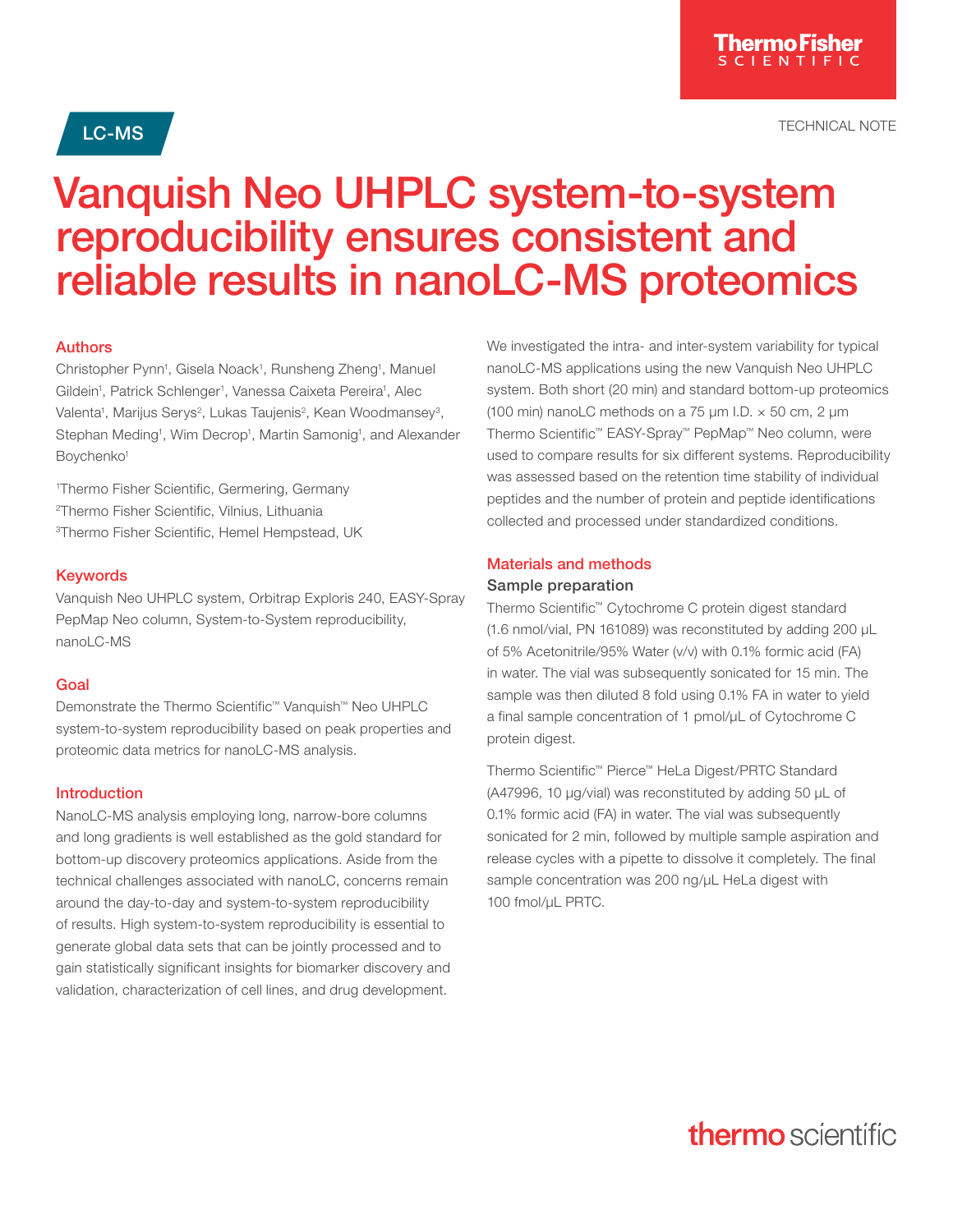#### **Consumables**

- Fisher Scientific™ LC-MS grade Water with 0.1% Formic Acid (P/N LS118500)
- Fisher Scientific™ LC-MS grade 80% Acetonitrile with 0.1% Formic Acid (P/N LS122500)
- Fisher Scientific™ LC-MS grade Formic Acid (FA) (P/N A117-50)
- Fisher Scientific™ LC-MS grade Isopropanol (P/N A461-212)

LC-MS analyses were performed on Vanquish Neo UHPLC systems connected to the same Thermo Scientific<sup>™</sup> Orbitrap Exploris™ 240 mass spectrometer (Figure 1). The LC system configuration, fluidics, and consumables used to set up the Vanquish Neo UHPLC systems in order to run the direct injection workflow are given in Table 1.

#### Table 1. Vanquish Neo UHPLC system, fluidics, and accessories

| <b>Description</b>                                                                                                                                    | # | Part number |
|-------------------------------------------------------------------------------------------------------------------------------------------------------|---|-------------|
| Vanquish Neo UHPLC system<br>Binary pump N, Split sampler NT,<br>solvent rack, Vanquish system<br>controller, system base with drawer<br>and ship kit | 1 | VN-S10-A-01 |
| Vanquish display (required)                                                                                                                           | 1 | 6036.1180   |
| Vial and septa kit,<br>100/pack of<br>Vial 0.2 mL amber TPX screw 9 mm<br>short thread conical glass insert                                           | 1 | 6PK1655     |
| Cap screw 9 mm black PP white<br>silicone/red PTFE septa bonded<br>$1.0 \text{ mm}$                                                                   |   |             |
| EASY-Spray PepMap Neo column<br>75 um × 500 mm, 2 um, 1500 bar                                                                                        | 1 | ES75500PN   |



Figure 1. Vanquish Neo UHPLC system and Orbitrap Exploris 240 mass-spectrometer.

#### LC solvents

The solvents required to run the nanoLC-MS applications are described in Table 2.

Table 2. Solvents required for Vanquish Neo UHPLC system operation

|                                                        | Solvent                  | Composition                                                     |
|--------------------------------------------------------|--------------------------|-----------------------------------------------------------------|
| <b>Binary Pump N</b>                                   | Mobile phase A           | $H2O$ with 0.1% FA                                              |
|                                                        | Mobile phase B           | 80/20 (%, v/v) ACN/<br>$H2O$ with 0.1% FA                       |
| <b>Split Sampler NT</b><br><b>Metering Device</b>      | Weak wash liquid         | $H2O$ with 0.1% FA                                              |
|                                                        | Strong wash liquid       | 80/20 (%, v/v) ACN/<br>$H2O$ with 0.1% FA                       |
| <b>Split Sampler NT</b><br><b>Wash Port</b>            | Weak wash liquid         | $HaO$ with 0.1% FA                                              |
|                                                        | Strong wash liquid       | 80/20 (%, v/v) ACN/<br>$H2O$ with 0.1% FA                       |
| <b>Binary Pump N</b><br>and Split<br><b>Sampler NT</b> | Rear seal wash<br>buffer | 25/75 (%, v/v) H <sub>2</sub> O/<br>Isopropanol with<br>0.1% FA |

 $*FA =$  Formic acid,  $ACN =$  Acetonitrile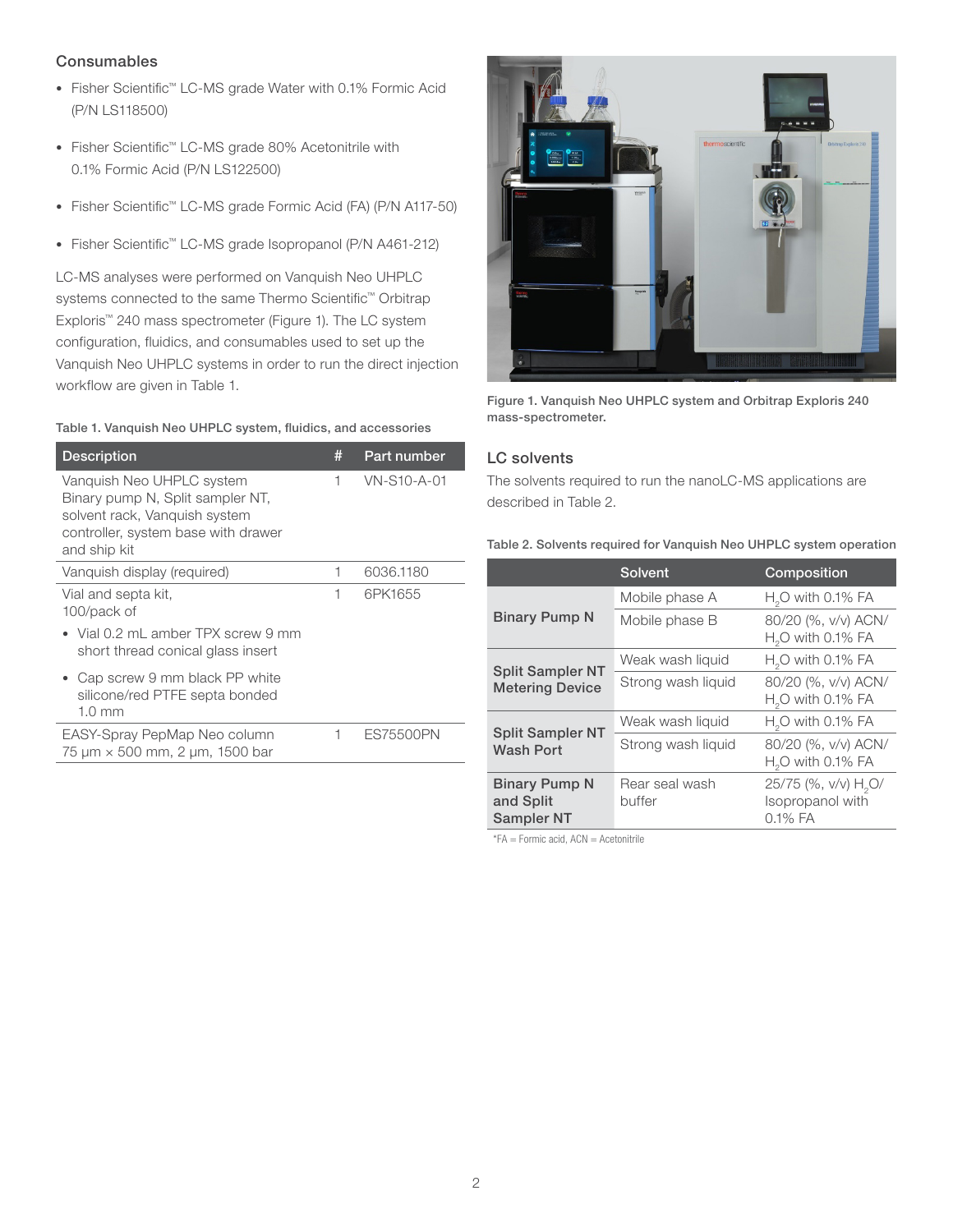#### Vanquish Neo UHPLC system method parameters

The generic parameters for sample aspiration, loading, and column equilibration are shown in Table 3. The separation gradients for the two LC methods are described in Table 4.

#### Table 3. Vanquish Neo UHPLC system parameters

|                         | Parameter                           | Value                   |
|-------------------------|-------------------------------------|-------------------------|
| Sample loading          | Fast loading                        | Enabled                 |
|                         | Mode                                | <b>Combined Control</b> |
|                         | Flow                                | 5 µL/min                |
|                         | Pressure                            | 1500 bar                |
|                         | Loading volume*                     | Automatic               |
|                         | Outer needle wash<br>mode           | After Draw              |
|                         | Outer needle wash<br>time (strong)  | 3.0s                    |
| Sample pick-up*         | Outer needle wash<br>speed (strong) | 80.0 µL/s               |
|                         | Outer needle wash<br>time (weak)    | 5.0s                    |
|                         | Outer needle wash<br>speed (weak)   | 80.0 µL/s               |
|                         | Draw speed                          | $0.2 \mu L/s$           |
|                         | Draw delay                          | 2.0 s                   |
|                         | Dispense speed                      | $3.0 \mu L/s$           |
|                         | Vial bottom detection               | Enabled                 |
| Column<br>equilibration | Fast equilibration                  | Enabled                 |
|                         | Mode                                | <b>Combined Control</b> |
|                         | Flow                                | 5 µL/min                |
|                         | Pressure                            | 1500 bar                |
|                         | Equilibration factor                | 2                       |
| Temperature             | EASY-Spray column                   | 40 °C                   |
|                         | Autosampler                         | $7^{\circ}$ C           |

Table 4. Separation gradients for 20 min and 100 min nanoLC-MS methods

#### 20 min method

| Time (min)                       | Duration (min) | Flow rate (µL/min) | %B |  |
|----------------------------------|----------------|--------------------|----|--|
| <b>Gradient separation phase</b> |                |                    |    |  |
|                                  |                | 0.35               |    |  |
| 0.1                              | 0.1            | 0.35               |    |  |
| 14.1                             | 14             | 0.35               | 50 |  |
| Column wash phase                |                |                    |    |  |
| 14.2                             | 0.1            | 0.35               | 99 |  |
| 20                               | 5.8            | 0.35               | 99 |  |

#### 100 min method

| Time (min)                | Duration (min) | Flow rate (µL/min) | %B |  |
|---------------------------|----------------|--------------------|----|--|
| Gradient separation phase |                |                    |    |  |
| Ω                         |                | 0.3                |    |  |
| 0.1                       | 0.1            | 0.3                | 6  |  |
| 60.1                      | 60             | 0.3                | 20 |  |
| 90.1                      | 30             | 0.3                | 35 |  |
| Column wash phase         |                |                    |    |  |
| 91.1                      |                | 0.3                | 99 |  |
| 100                       | 8.9            | 0.3                | 99 |  |
|                           |                |                    |    |  |

\*System default values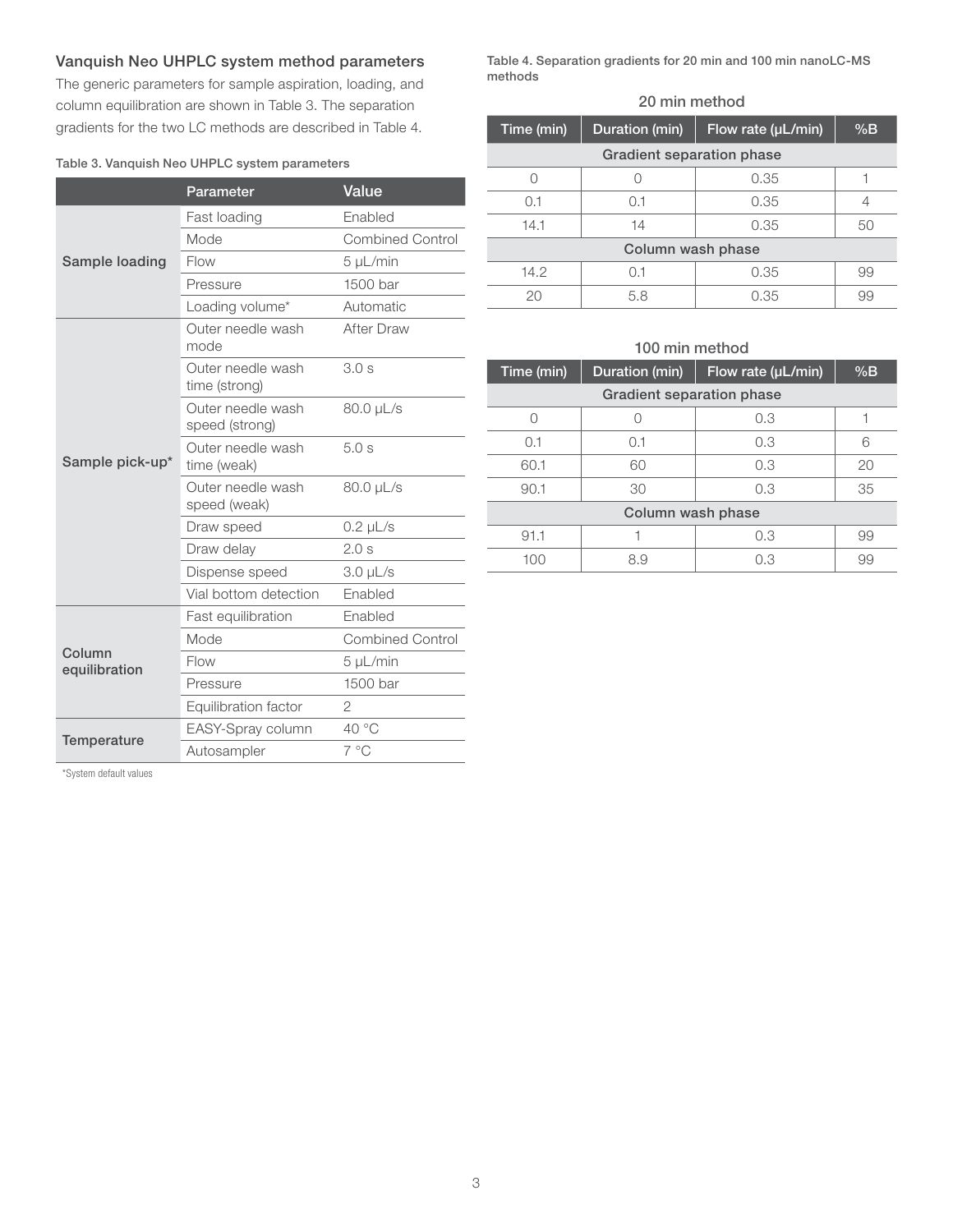#### MS acquisition parameters

MS data were acquired using an Orbitrap Exploris 240 mass spectrometer in Full Scan or data-dependent acquisition (DDA) mode under Thermo Scientific™ Chromeleon™ 7.2.10 MUd

Chromatography Data System (CDS) control. Global MS method parameters are given in Table 5, method specific parameters are in Table 6.

Table 5. Global MS Scan Parameters

| Category                  | Property                                                            | <b>Common setting</b> |
|---------------------------|---------------------------------------------------------------------|-----------------------|
| <b>Method Settings</b>    | <b>Application Mode</b>                                             | Peptide               |
|                           | Positive Ion (V)                                                    | 1900                  |
| <b>Ion Source</b>         | Ion Transfer Tube Temp (°C)                                         | 275                   |
|                           | Infusion Mode                                                       | Liquid Chromatography |
|                           | Expected LC Peak Width (s)                                          | 15                    |
| <b>MS Global Settings</b> | <b>Advanced Peak Determination</b>                                  | <b>TRUE</b>           |
|                           | Default Charge State                                                | $\overline{2}$        |
|                           | Internal Mass Calibration                                           | Off                   |
|                           | Scan Range (m/z)                                                    | 375-1200              |
|                           | <b>AGC Target</b>                                                   | Custom                |
| <b>Full Scan</b>          | RF Lense (%)                                                        | 80                    |
|                           | Data Type                                                           | Profile               |
|                           | Polarity                                                            | Positive              |
|                           | Source Fragmentation                                                | Disabled              |
| <b>MIPS</b>               | Monoisotopic peak determination                                     | Peptide               |
|                           | Relax restrictions when too few precursors are found                | <b>TRUE</b>           |
|                           | Include charge state(s)                                             | $2 - 5$               |
| <b>Charge State</b>       | Include undetermined charge states                                  | <b>FALSE</b>          |
| <b>Dynamic Exclusion</b>  | Perform dependent scan on single charge state per<br>precursor only | <b>TRUE</b>           |
|                           | Multiplex lons                                                      | <b>FALSE</b>          |
|                           | Isolation window (m/z)                                              | $\overline{2}$        |
|                           | <b>Collision Energy Type</b>                                        | Normalized            |
|                           | HCD Collision Energy (%)                                            | 26                    |
| ddMS <sup>2</sup>         | Scan range Mode                                                     | Define First Mass     |
|                           | First Mass (m/z)                                                    | 120                   |
|                           | Normalized AGC Target (%)                                           | 50                    |
|                           | Data Type                                                           | Centroid              |

Table 6. Specific MS method settings for each LC method

| Category                 | <b>Property</b>             | 20 min method<br><b>Full Scan</b> | 100 min method<br><b>DDA</b> |
|--------------------------|-----------------------------|-----------------------------------|------------------------------|
| <b>Method Settings</b>   | Method Duration (min)       | 20                                | 100                          |
| <b>Full Scan</b>         | <b>Orbitrap Resolution</b>  | 120.000                           | 120,000                      |
|                          | <b>RF Lens</b>              | 80                                | 80                           |
| Intensity                | Intensity Threshold         |                                   | $1.0E + 04$                  |
| <b>Dynamic Exclusion</b> | Exclusion duration (s)      |                                   | 45                           |
| Data Dependent           | Number of Dependent Scans   |                                   | 40                           |
| ddMS <sup>2</sup>        | <b>Orbitrap Resolution</b>  |                                   | 15,000                       |
|                          | Maximum Injection Time (ms) |                                   | 12                           |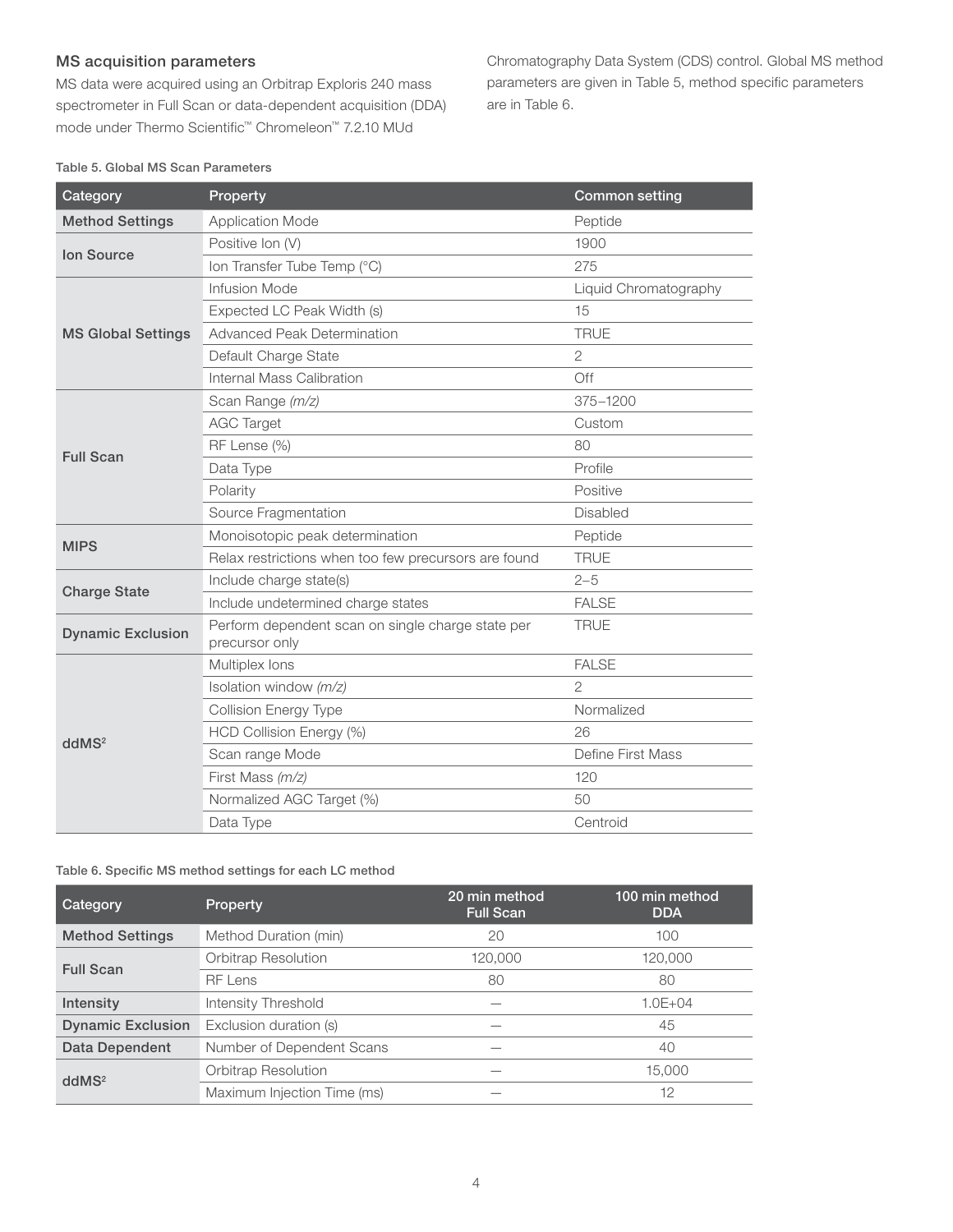#### Data processing and analysis

Cytochrome C protein digest and PRTC peptide peak properties were extracted using Chromeleon CDS. HeLa digest proteomics data were processed using Thermo Scientific™ Proteome Discoverer™ 2.5 software using a 2-step SEQUEST® HT search algorithm and INFERYS rescoring node. The false discovery rate (FDR) was set below 1% at the peptide and the protein level.

#### Results and discussion

#### Intra-system retention time reproducibility

There is an increasing requirement for high retention time reproducibility in nanoLC-MS proteomics workflows. This is particularly true for label-free quantitative LC-MS analysis where peptide retention times can be used to increase identification

confidence and to compare results collected using different LC-MS setups. It is also a powerful tool for increasing the number of quantifiable peptides via the matching of peaks between runs. Intra-system retention time reproducibility was assessed by comparing replicate 1 pmol Cytochrome C peptide digest separations carried out on 75  $\mu$ m × 500 mm EASY-Spray PepMap Neo columns for 6 different Vanquish Neo UHPLC systems. A 20 min method (Table 4) was employed with Full Scan data acquisition carried out on an Orbitrap Exploris 240 mass spectrometer. The results for 4 replicate injections on 6 systems showed excellent retention time precision with <0.2% RSD for all peptides selected for data processing. Mean retention times (Figure 2A) and relative standard deviation (RSD), % (Figure 2B) for each peptide across all 6 Vanquish Neo UHPLC systems are given below.



Figure 2. Mean retention times (A) and RSD, % values (B) for selected Cytochrome C protein digest peptides separated on 6 Vanquish Neo UHPLC systems using a 20 min nanoLC method; 4 replicate injections were carried out for each system.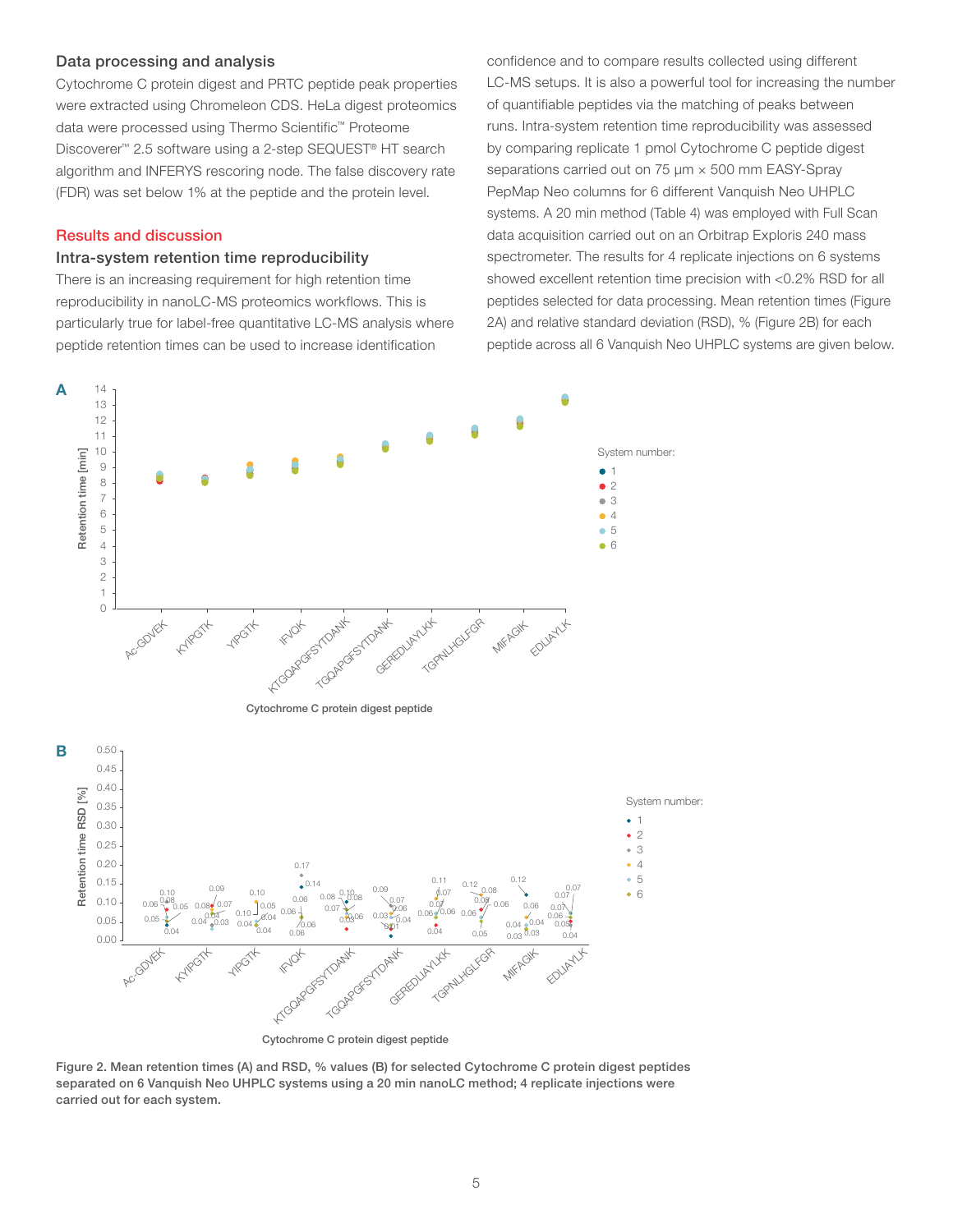#### Vanquish Neo UHPLC system-to-system reproducibility according to peptide peak properties

Inter-system retention time reproducibility was assessed for 6 Vanquish Neo UHPLC systems with Cytochrome C protein digest using the 20 min method (Figure 3A) as well as HeLa cell protein digest spiked with PRTC peptide standard using a 100 min nanoLC-MS method (Figure 3B).

Retention time standard deviation between systems varied between 0.1 and 0.25 minutes for the 20 min method and were below 2 minutes for the 100 min method for all studied peptides across the wide hydrophobicity range.

The reproducibility of PRTC peptide retention times was matched by the high reproducibility observed for other peak properties such as area, height, and FWHM where RSDs were at or below 15% for all PRTC peptides across all systems (Table 7).

Table 7. Variation in peak properties: Area, Height and FWHM, for each of the PRTC peptides separated using the 100 min method; values are RSD, % across 6 Vanquish Neo UHPLC Systems with 4 injections per system

| <b>PRTC Peptide</b>   | Area<br>RSD [%] | Height<br><b>RSD</b> [%] | <b>FWHM</b><br><b>RSD</b> [%] |
|-----------------------|-----------------|--------------------------|-------------------------------|
| <b>SSAAPPPPPR</b>     | 8.0             | 10.1                     | 10.0                          |
| <b>HVLTSIGEK</b>      | 8.0             | 10.7                     | 11.8                          |
| <b>GISNEGONASIK</b>   | 6.8             | 7.1                      | 8.5                           |
| <b>IGDYAGIK</b>       | 5.7             | 6.7                      | 9.7                           |
| <b>DIPVPKPK</b>       | 8.4             | 7.1                      | 4.6                           |
| <b>TASEFDSAIAQDK</b>  | 6.4             | 7.2                      | 9.3                           |
| SAAGAFGPELSR          | 6.4             | 7.3                      | 3.4                           |
| <b>ELGQSGVDTYLQTK</b> | 6.5             | 8.2                      | 5.9                           |
| GLILVGGYGTR           | 12.1            | 11.8                     | 13.9                          |
| <b>SFANOPLEVVYSK</b>  | 6.0             | 6.6                      | 7.8                           |
| GILFVGSGVSGGEEGAR     | 5.6             | 6.9                      | 8.7                           |
| LTILEELR              | 7.7             | 9.4                      | 10.7                          |
| <b>NGFILDGFPR</b>     | 5.5             | 6.5                      | 2.8                           |
| <b>ELASGLSFPVGFK</b>  | 4.9             | 7.4                      | 8.4                           |
| <b>LSSEAPALFQFDLK</b> | 11.3            | 6.8                      | 15.3                          |



Cytochrome C protein digest peptide